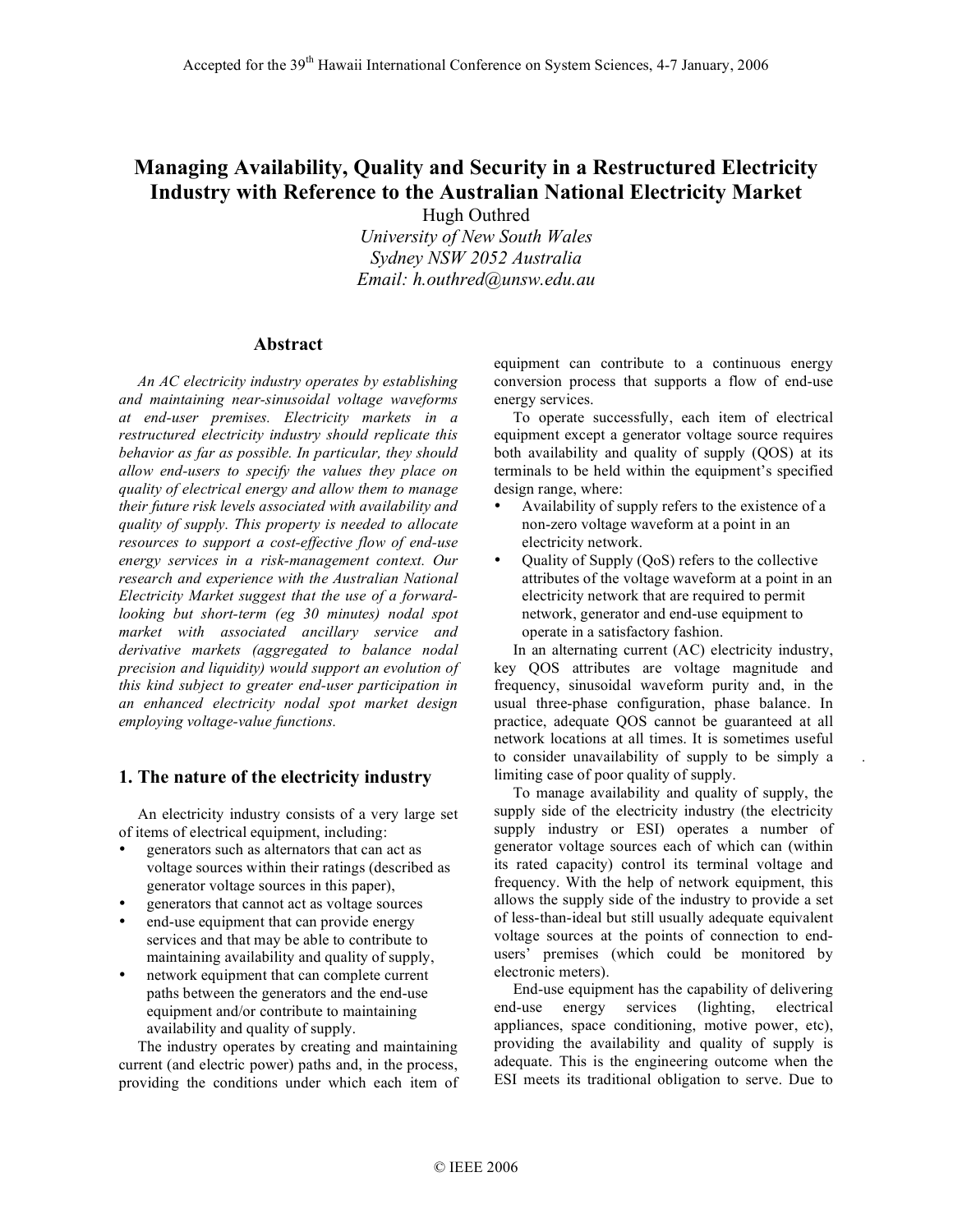physical imperfections, there is a practical limit to the ability of the ESI to continuously meet this obligation.

End-use equipment can be designed, at additional cost, to be less sensitive to poor availability and/or quality of supply. An example is a laptop computer with battery and universal power supply  $(110-240)$ volts, 50-60Hz) compared to a desktop computer. Thus, the least-cost outcome requires an appropriate combination of supply side and demand side options.

## **2. Managing electricity industry security**

Inadequate availability or quality of supply at any point in an electricity industry may cause an item of electrical equipment to malfunction and thus interrupt the flow of end-use energy services. The electricity industry is particularly vulnerable to this problem because of the lack of cost-effective storage of AC electrical energy, complex dynamic behavior and the importance of exogenous inputs such as weather.

Thus, there are ever-present threats to the ability of an electricity industry to deliver a continuous flow of end-use energy services, which in turn threatens the net economic benefits delivered by the electricity industry. For engineering and economic reasons, the risk of interruption to the flow of end-use energy services cannot be fully eliminated. For engineering reasons, only some of these risks apply to an individual industry participant without affecting other participants. Many of the risks apply to groups of participants defined by their electrical proximity; the most serious risks (widespread blackouts) apply to the industry as a whole.

Determining and then maintaining appropriate levels of risk (which may vary with context) are key tasks for an electricity industry [4]. For industry-wide risks, these are often described as power system security management. However, they are better described as electricity industry security management in a restructured industry context.

In a restructured electricity industry, decisionmaking is largely devolved to industry participants through commercial trading arrangements. However, short-term threats to industry security must still be managed by engineering techniques, using resources often described as ancillary services. One test of the effectiveness of restructuring is the extent to which ancillary service requirements can be minimized and integrated with energy spot and derivative markets to form a coherent centralized and decentralized decision-making framework involving both supply and demand sides of the industry.

There are subtleties to this task. The appropriate levels of risk vary with location, time, system structure and state, the design of the end-use equipment and the nature of the end-use energy services that are being delivered. Also, the impact of imperfections in availability and quality depends on their nature. For example, simultaneous loss of supply over a wide geographical area (a widespread blackout) may have a higher social cost than small blackouts distributed in space and time that result in the same total hours of supply interruption. Also, poor supply quality can cause equipment to malfunction even though supply remains available [3].

In summary, a key challenge for an electricity industry is to manage the uncertainties that affect its immediate to long-term future ability to maintain continuous delivery of end-use energy services. These uncertainties arise from a wide range of stochastic processes that may have location-specific attributes. As these stochastic processes evolve they introduce disturbances to the electricity industry configuration and/or state, with the result that an electricity industry is never in equilibrium. The objective of managing power system security is to avoid those states that are associated with inappropriate levels of risk.

Important stochastic processes that may affect the ability to maintain quality include the following:

- Primary energy fluxes (eg wind, solar, precipitation) and access to stored primary energy forms (eg fossil fuels, such as gas in pipelines): Diversity in the portfolio of primary energy forms used by an electricity industry may enhance system security.
- Generating unit availabilities and related issues such as maximum and minimum outputs, ramp rate limits and commitment lead times: These performance limits may reduce the industry's ability to compensate for equipment failures (outages).
- Network connectivity and network impedances flow constraints: The stochastic processes that influence network connectivity include the behaviour of generators and loads as well as the operation of protection equipment and the outages of network elements themselves.
- Life-styles and weather.

# **3. The network role in availability, quality and security**

A key role of an electricity network is to create useful regions of influence around large voltage source generators, within which they can provide adequate availability and quality of supply. That is, the network contributes to the ability of the ESI to maintain adequate availability and quality at end-user points of connection.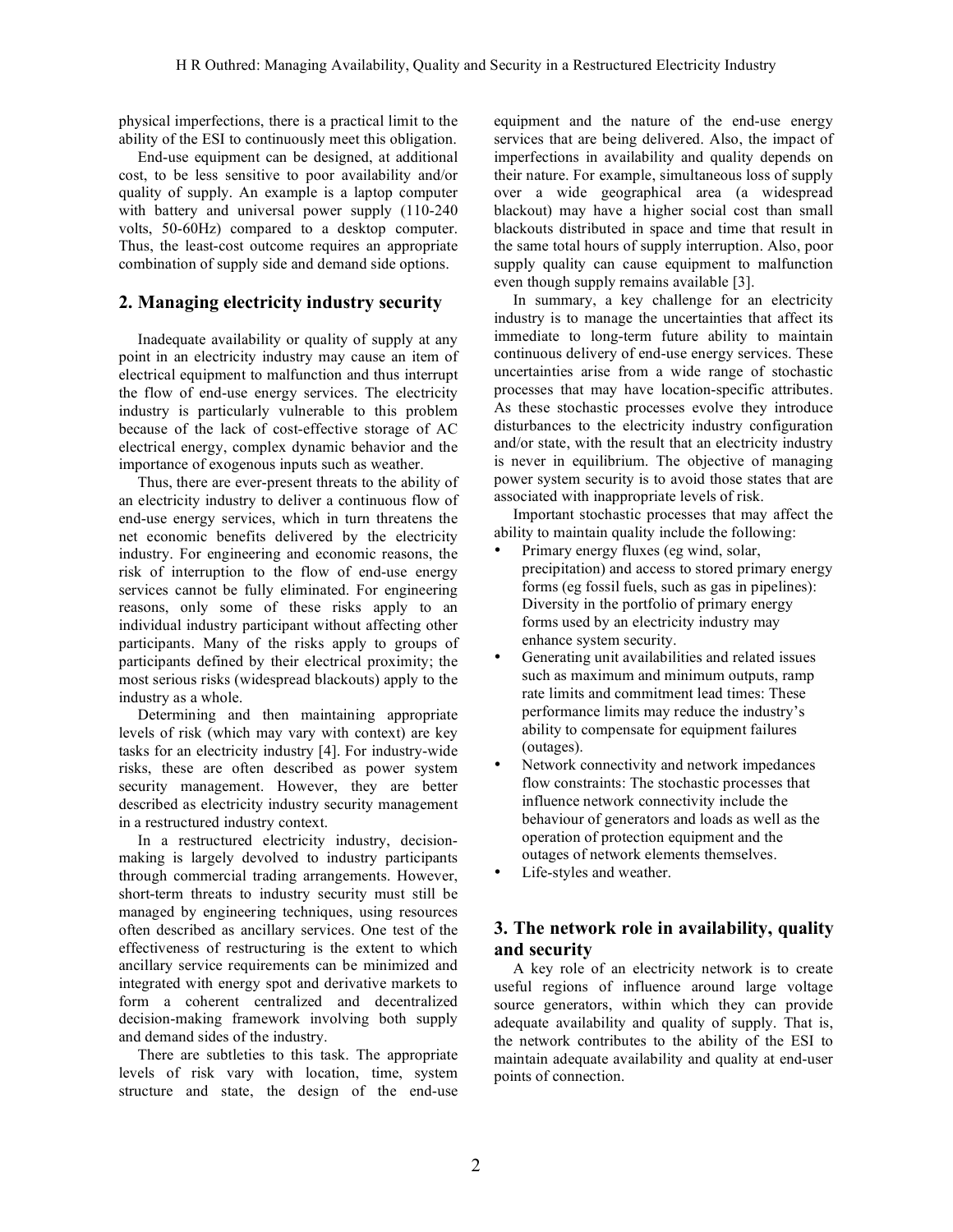In its physical operation, an electricity industry automatically takes advantage of any diversity between the stochastic demands for electric power that each individual item of end-use equipment presents at its point of connection. As a result, the network need only convey the aggregate power flow.

Thus, while a network should not be viewed as a monopoly service provider in a restructured industry, it is difficult for competitors such as distributed resource to replicate its ability to take advantage of diversity between the stochastic power demands of end-use equipment.

The effects of outages of network elements (network contingencies) depend on network configuration as well as on the way in which the whole electricity industry (including protection equipment) is designed, operated and maintained.

With respect to network configuration:

- In meshed networks, which have parallel network paths, the loss of a network element may reduce quality at end-users points of connection but will not usually cause an immediate blackout. Thus market mechanisms may be able to at least partly manage a reduction in quality following a network contingency.
- In radially connected networks, which have no parallel network paths, the loss of a network element usually results in an immediate blackout. Market mechanisms cannot alter this outcome. However, they may be able to contribute to valuing risks associated with future blackouts and thus to informing investment and maintenance decisions.

## **4. The relationship between voltage and reactive power**

#### **4.1 The key role of voltage**

The adequacy of an AC voltage waveform may be defined by reference to its quality of supply attributes, the most important of which are voltage magnitude and frequency. Whereas frequency is a global variable (except for fast dynamics), voltage magnitude varies with network location because of network impedances and flow constraints.

To manage voltage quality in a power system, the starting point is a set of generator voltage sources.

A network region of influence surrounds each of these generator voltage sources. Typically, these regions overlap and the generator voltage sources are controlled jointly to manage network voltage profiles.

The size and shape of the network region of influence of a generator voltage source depends on its rating, the characteristics of the network and the characteristics of electrical equipment connected to the network. The latter may include end-use equipment, non-voltage-source generators and other equipment such as capacitor banks.

Contingencies threaten the size and shape of the network regions of influence and the extent of overlap between them.

The implications of contingencies should be assessed holistically, considering:

- the full set of generator voltage sources and other available resources,
- the full extent of the network and its associated protection equipment,
- the full set of end-use equipment, and
- the manner in which industry structure and parameters may change as a result of contingencies and the operation of protection equipment.

#### **4.2 Real and reactive power**

The sinusoidal nature of voltages and currents in an AC electricity industry implies that there are timevarying energy flows between generators and end-use equipment. At some times in the AC cycle, the instantaneous flow of energy usually reverses, that is, energy flows from an item of end-use equipment back to a generator for a fraction of each cycle.

When averaged over a number of periods of the sinusoidal waveforms, these time-varying energy flows can be thought of as being comprised of two components – real (aka active or average) and reactive power. Only real power flows can be used by end use equipment to produce useful work.

Real power is defined as the rate of flow of energy averaged over one or more integral periods of the sinusoidal waveforms in a particular direction at a particular network location (for example, at the terminals of generator or end-use equipment). The electricity industry transforms primary energy flows in generators into real power in an electrical network, which in turn is converted into energy losses or into an end-use energy form in an item of end-use equipment. Thus real power is an important step in the energy conversion chain.

Reversible energy storage devices such as pumped hydro or batteries can act like either generators or end-use equipment with respect to real power.

Reactive power measures the component of the time-varying electrical energy flow that simply oscillates back and forth in each sine wave period between electric and/or magnetic energy storages associated with particular items of generator, network or end-use equipment. Reactive power results in no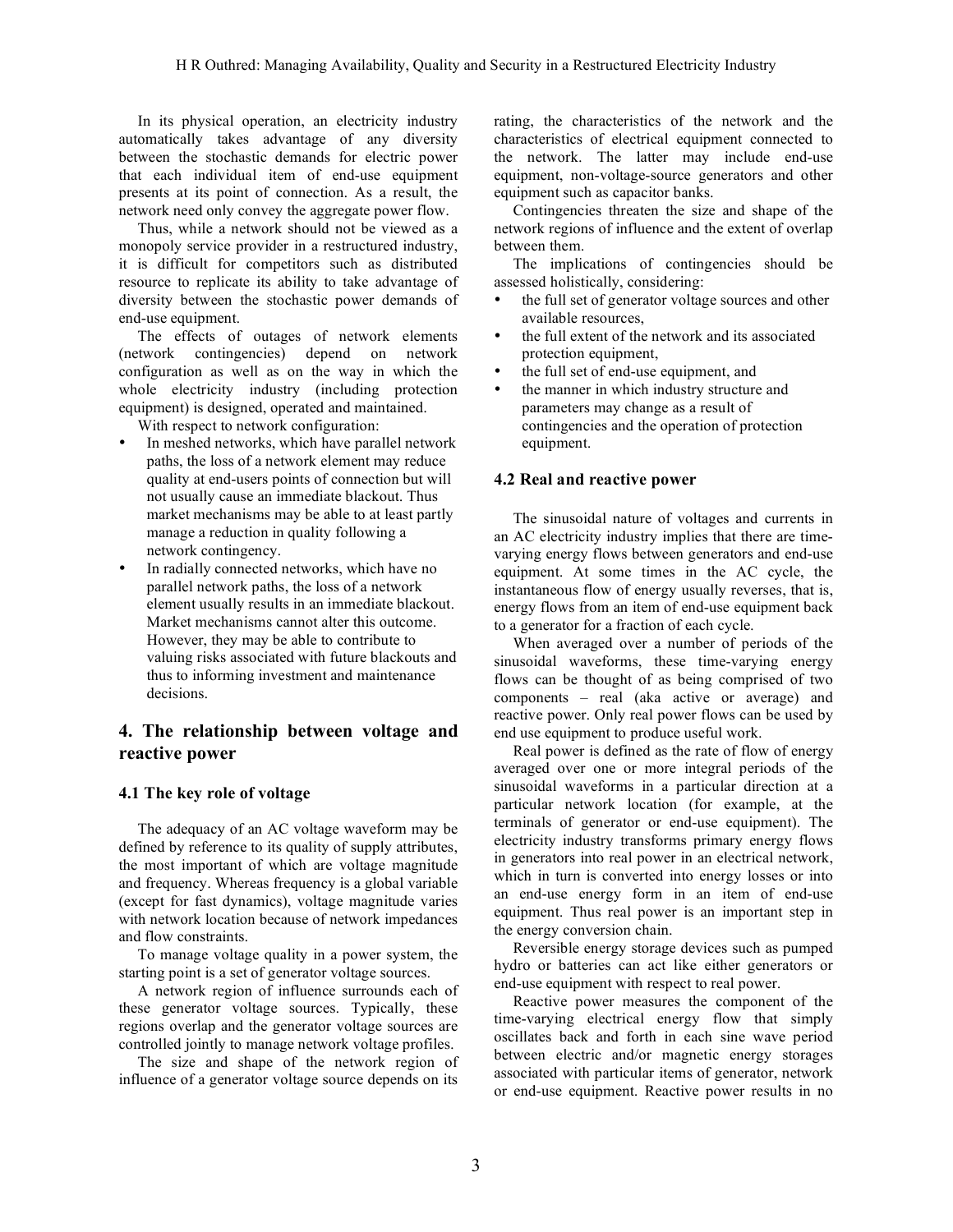average energy transfer from one item of equipment to another over one or more periods of the sinusoidal waveform. It does not form part of the electricity industry energy conversion chain.

Reactive power plays an important role in network equipment due to the relatively large magnetic and electric energy storage capabilities of network equipment. Network equipment plays only a conveyance role for real power from generators to end-use equipment apart from network losses. However network elements "create" and "absorb" reactive power in their capacitances and inductances and respectively, as they convey real power.

There is no intrinsic incremental cost or value associated with reactive power because it is neither produced from a primary energy form nor converted to an end-use energy form. However, reactive power has measurable impacts on the generator, network and end-use equipment through which it passes, including on current magnitude, energy losses and voltage drops. Reactive power flows increase current magnitudes without increasing work transfer rates. Thus reactive power flows increase losses and can cause equipment to overload. The relationship between reactive power and electrical losses implies a contribution to industry cost. The relationship between reactive power through a line or transformer reactance and the voltage drop across it has implications for the management of network voltage profiles and voltage-related stability constraints, and for investment decisions. Thus there are measurable costs associated with reactive power.

Power system operators control reactive power flows through the network to improve network voltage profiles and to better manage certain operating constraints, thus obtaining value from an intrinsically free resource. However, the operators' ability to do this can be severely curtailed following contingencies. In any event, the amount of reactive power consumed or produced by a device is constrained by its rating and other electrical characteristics.

Reactive power behavior must be considered as part of electricity industry security assessment. This is because the pattern of reactive power flows can change dramatically as a result of contingencies, changing the network voltage magnitude profile and in turn influencing the pattern of energy flows. Thus it is important to be able to control the flow of reactive power in a dynamic manner following contingencies.

The "production" of reactive power does not require the conversion of a primary energy flow because reactive power is associated with a purely oscillating energy flow. Thus capacitor banks can be regarded as "sources" of reactive power and inductances can be regarded as "sinks" of reactive power despite having no energy conversion capability apart from the inevitable energy losses.

In particular, capacitor banks are often placed at major load centers to locally "supply" some of the reactive power "consumed" by the load equipment and thus obviate the need to transmit it via a network path from a generator voltage source. Loads, for engineering reasons, are more likely to appear inductive than capacitive. The use of capacitor banks at load centers is called power factor correction and it can reduce network voltage drops, network energy losses and loadings on generator voltage sources.

Using capacitor banks for power factor correction does not address another important aspect of power system security, that of keeping the angle difference across a transmission line within an acceptable maximum value. Capacitor banks also require an externally provided sinusoidal voltage waveform at their terminals to produce reactive power.

Capacitor banks are not replacements for generator voltage sources. In system control and planning, they are better thought of as devices that can reduce the burden on, and extend the network region of influence of, generator voltage sources rather than as independent resources in their own right.

Controllable reactive power devices, such as synchronous condensers or static VAR compensators, have additional value compared to capacitor banks because they can contribute to managing power system dynamic behavior. However, a generator voltage source can also produce real power and thus contribute to frequency and angle difference management on a sustained basis.

Because reactive power is associated with purely oscillating energy, the operating costs associated with reactive power production are low. The capital cost of providing reactive power sources (and sinks) are also low compared to real power sources. For example, at the design stage for a power station that uses alternator technology, it is relatively cheap to increase the alternator size and thus its capacity to produce or absorb additional reactive power. This is because the cost of the alternator (the reactive power source) is typically a small fraction of the total cost of the generating unit as a whole (the real power source), and the incremental cost of increasing the reactive power capability of an alternator is a small fraction of the total cost of an alternator. Thus capacitor banks (which are also cheap) are used primarily because they are modular and can be flexibly located and quickly installed to satisfy a local requirement, typically identified by a transmission or distribution network service provider.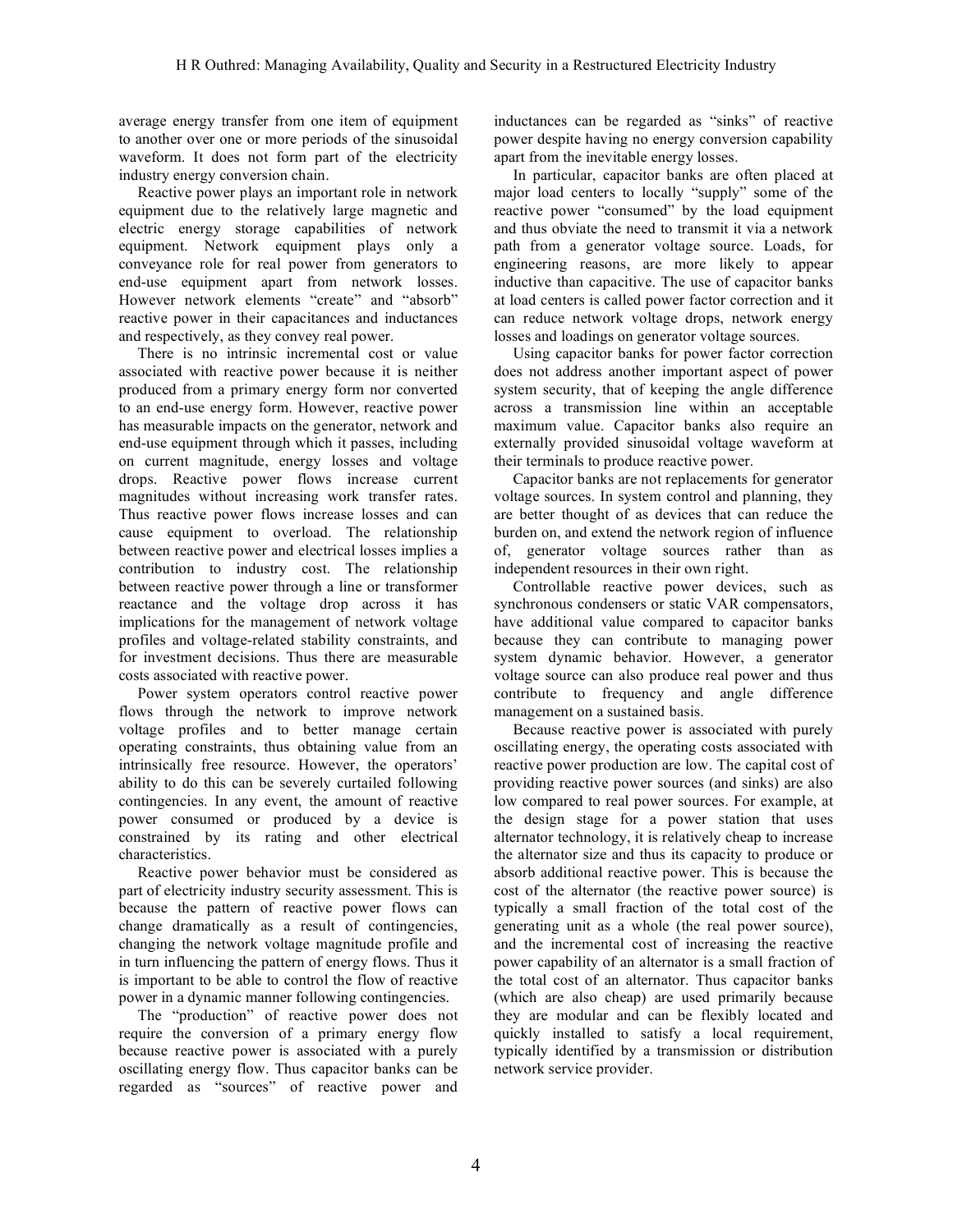## **5. Commercial and economic issues related to voltage**

As part of the regulatory compact, a traditional monopoly electricity supply utility was given responsibility for maintaining adequate availability and quality of supply at end-users' points of connection *(the obligation to serve).* Thus supply-side decision-making was internalised in one organization.

A key objective for the utility decision makers was usually to maintain a relatively "flat" voltage profile throughout the utility's transmission network to enhance robustness of voltage quality management against contingencies and changes in the geographical pattern of demand. The utility achieved this by an engineering design process that resulted in a judicious use of generator voltage sources (which were located for reasons associated with the availability of primary energy resources and other inputs rather than for voltage management), network design, and the appropriate placement of capacitors and other items of equipment such as controllable ratio (tap-changing) transformers.

In a restructured electricity industry, the traditional regulatory compact is replaced by a more commercially oriented framework, in which (ideally) many participants on both supply and demand sides of the electricity industry share decision-making responsibility for maintaining continuous delivery of the end-use energy services that end-users are willing to pay for. *In short, in a restructured electricity industry, the obligation to supply becomes a shared responsibility between all industry stakeholders: generators, network service providers, end-users, market and system operators and regulators.*

Thus, in a restructured electricity industry, managing security and quality, which were traditionally regarded as purely engineering matters, have become joint engineering, economic and commercial matters. More specifically, there is a need for coordinated design of centralized, automated decision making (engineering control schemes) and decentralized commercial decision making (via electricity markets) to achieve a secure evolution of the electricity industry in the operation and investment timescales.

For example, conditions in the electricity industry can change too quickly to be managed by electricity market clearing processes.

Thus, engineering control schemes must manage availability and quality in the period up to at least several minutes ahead, with the potential for market process to play a role beyond that horizon. Engineering control schemes must manage high bandwidth (rapidly changing) phenomena but markets

can manage at least some low bandwidth (slowly changing) phenomena.

It has long been recognized that quality lies at the boundary between the engineering and economic/commercial perspectives of a restructured electricity industry [9] but the issue of how to jointly design engineering control schemes and electricity markets remains a research question to this day.

For example, in the Australian National Electricity Market, frequency-related ancillary services manage system-wide imbalances between supply and demand up to a five-minute horizon, beyond which the fiveminute spot energy market begins to take over the task of managing supply-demand balance and anglerelated (i.e. real power) security issues.

Spot energy prices are calculated every five minutes according to a security-constrained dispatch to meet a five-minute demand forecast. The security constraints are updated every five minutes according to the operator's understanding of the system state at that time and anticipated future trends. Thus anglerelated security issues are internalized in the spot market by flow constraints between market regions. However, voltage related issues remain outside the market framework.

The remainder of this paper focuses on spot market design with respect to voltage and reactive power.

A practical challenge is that meaningful and sophisticated end-user participation in spot and derivative markets for reactive power and other quality of supply resources would be required to achieve effective market-based management of voltage quality. This would also require sophisticated metering that could record key quality of supply attributes as well as market interval energy.

Another challenge is that, in most electricity industries, poor voltage quality is an unusual and unexpected event, with probability and consequences that are difficult to assess. A related issue is that when voltage quality is poor, some market participants may have an increased ability to exercise market power. For example, an adverse reactive power flow might reduce the ability of a line to carry real power thus effectively creating smaller sub-markets. In addition, the shared nature and particular role of network services makes voltage quality difficult to commercialize.

Finally, there is the difficult problem of correctly valuing the contribution that distributed resources can make to managing voltage quality, which includes the problem of defining the extent to which those resources can substitute for services provided by the network.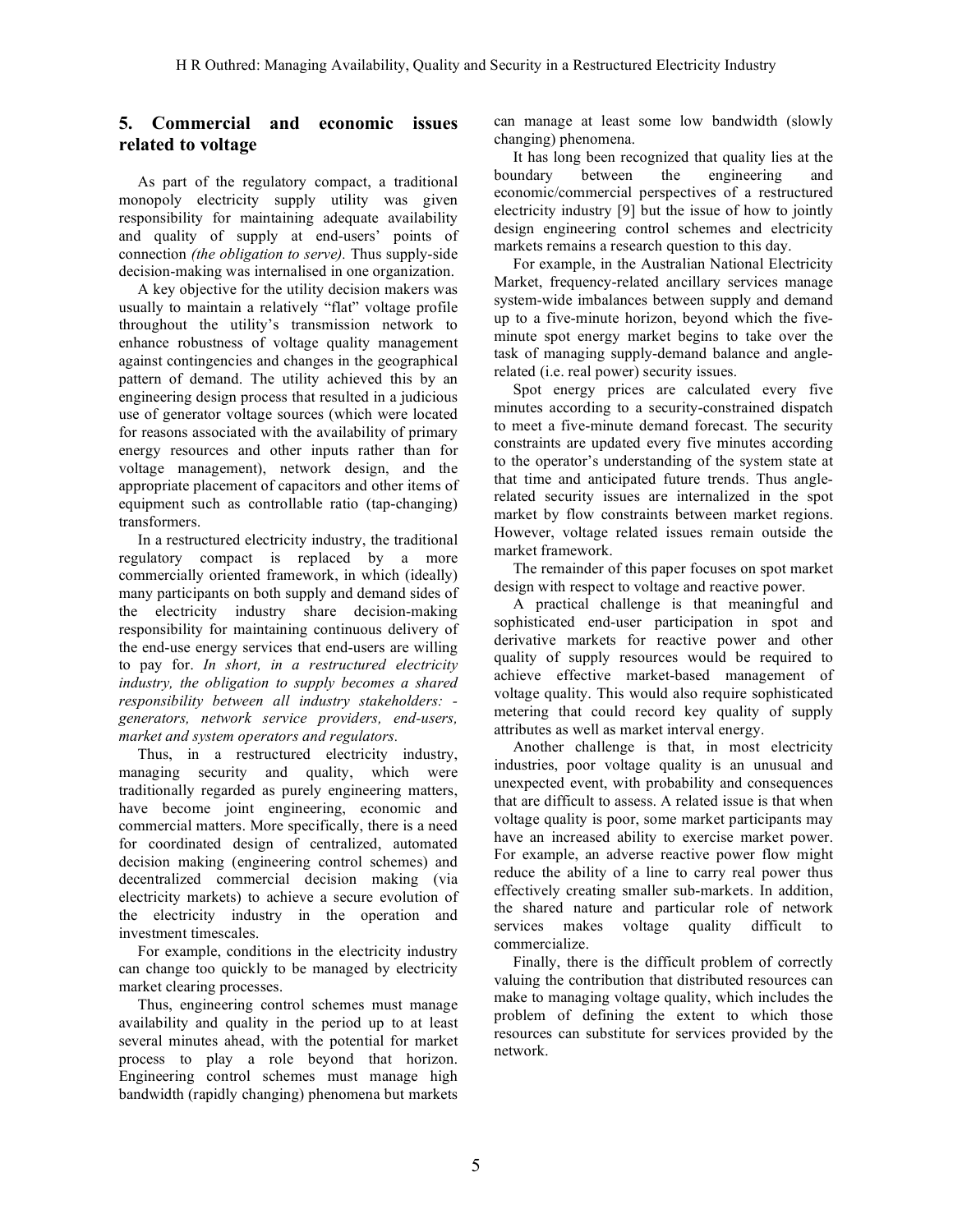## **6. Voltage value functions as a mechanism for voltage quality pricing**

In implementing voltage quality pricing in an electricity spot market, it is important to keep in mind that reactive power management is a means to an end, (which might be managing network voltage profiles or contributing to security of supply), rather than an end in itself. Thus prices for reactive power should derive from the values that participants place on risks to voltage quality in the near to long future and, in particular, on the values that they place on the present and potential future voltage magnitude at their points of connection.

One line of research that we have been investigating at UNSW for some years is the use of Voltage Value Functions (VVF) in electricity spot markets [1, 2, 8, 10].

Underlying the concept of Voltage Value Functions is the understanding that an item of electrical equipment is designed to operate satisfactorily when its terminal voltage is within its design range. However, if terminal voltage is outside its design range, equipment performance may deteriorate (eg internal losses may increase), it may malfunction (eg an induction motor may stall if terminal voltage is too low) or it may be damaged (eg insulation may fail if voltage is too high). In practice, these possibilities appear to the equipment owner as commercial risks.

Therefore, a participant's (generator or end-user) willingness to trade in a restructured electricity industry is in principle a function of the voltage magnitude at their point of connection to the network. This can be expressed in a Voltage Value Function (VVF) that modifies willingness to trade if the voltage is outside a preferred range, such that an end-user is not willing to pay as much and a generator wants to be paid more. The key VVF parameters are the preferred voltage range and the intolerance to voltage excursions outside that range. The following VVF was used in [10] to multiply bid and offer functions:

$$
VVF = 1+a(V_{min}-V)^{3}
$$
 if V < V<sub>min</sub>  
= 1  
= 1+b(V-V<sub>max</sub>)<sup>3</sup> if V<sub>min</sub>≤V≤V<sub>max</sub>  
if V > V<sub>max</sub>

Embedding a network model and its associated flow constraints in the spot market algorithm exposes network users to the effect that their bids and offers have on the ability to manage the network voltage profile. Note that implementing this approach requires the use of a gross-pool style electricity spot market that includes a sufficiently accurate AC network model (see [8] for more on this).

To date, we have explored the operation of this concept through computer simulations of the operation of electricity VVF spot markets using simple 5-node and 14-node network models (eg [2]).

The key results of our work to date for the simple networks we have considered are that:

- A VVF spot market with active demand side participants can solve for network voltage profiles without the hard nodal voltage constraints used in the traditional engineering approach. It does this by managing both real and reactive power injections and off-takes according to the values expressed in participant willingness to trade functions.
- A VVF spot market produces consistent reactive power pricing that rewards appropriate operating behaviours with respect to reactive power production and consumption. The reactive power prices are determined by network and participant characteristics and, from an engineering perspective, can be regarded as control variables that assist in voltage management.
- A VVF spot market can correctly discriminate between participants (generators and/or endusers) at the same node on the basis of their voltage preferences.
- A VVF spot market can correctly discriminate between participants at different nodes on the basis of their VVF parameters.
- A VVF spot market can contribute to the management of the low-bandwidth repercussions of contingencies by adjusting participant injections and off-takes according to the postcontingency network and voltage-control capabilities.

These results are illustrated by the following example taken from [10], which uses the simple 5 node network shown in Table 1.

| Line     | Nodes      | $R+jX$ (pu)     |
|----------|------------|-----------------|
| $L_{12}$ | $1$ to $2$ | $0.021 + j0.06$ |
| $L_{13}$ | $1$ to $3$ | $0.084 + j0.24$ |
| $L_{23}$ | $2$ to $3$ | $0.063 + j0.18$ |
| $L_{24}$ | $2$ to $4$ | $0.063 + j0.18$ |
| $L_{25}$ | $2$ to 5   | $0.042 + j0.12$ |
| $L_{34}$ | $3$ to 4   | $0.011 + j0.03$ |
| $L_{45}$ | $4$ to 5   | $0.084 + j0.24$ |

**Table 1. 5-node network for VVF example [10]**

This network has generators at nodes 1 and 2. Under heavy load, it may be difficult to avoid low voltage at node 5. The generator offer and load bid data is set out in Tables 2 and 3 respectively and assumes preference-revealing behavior. This data set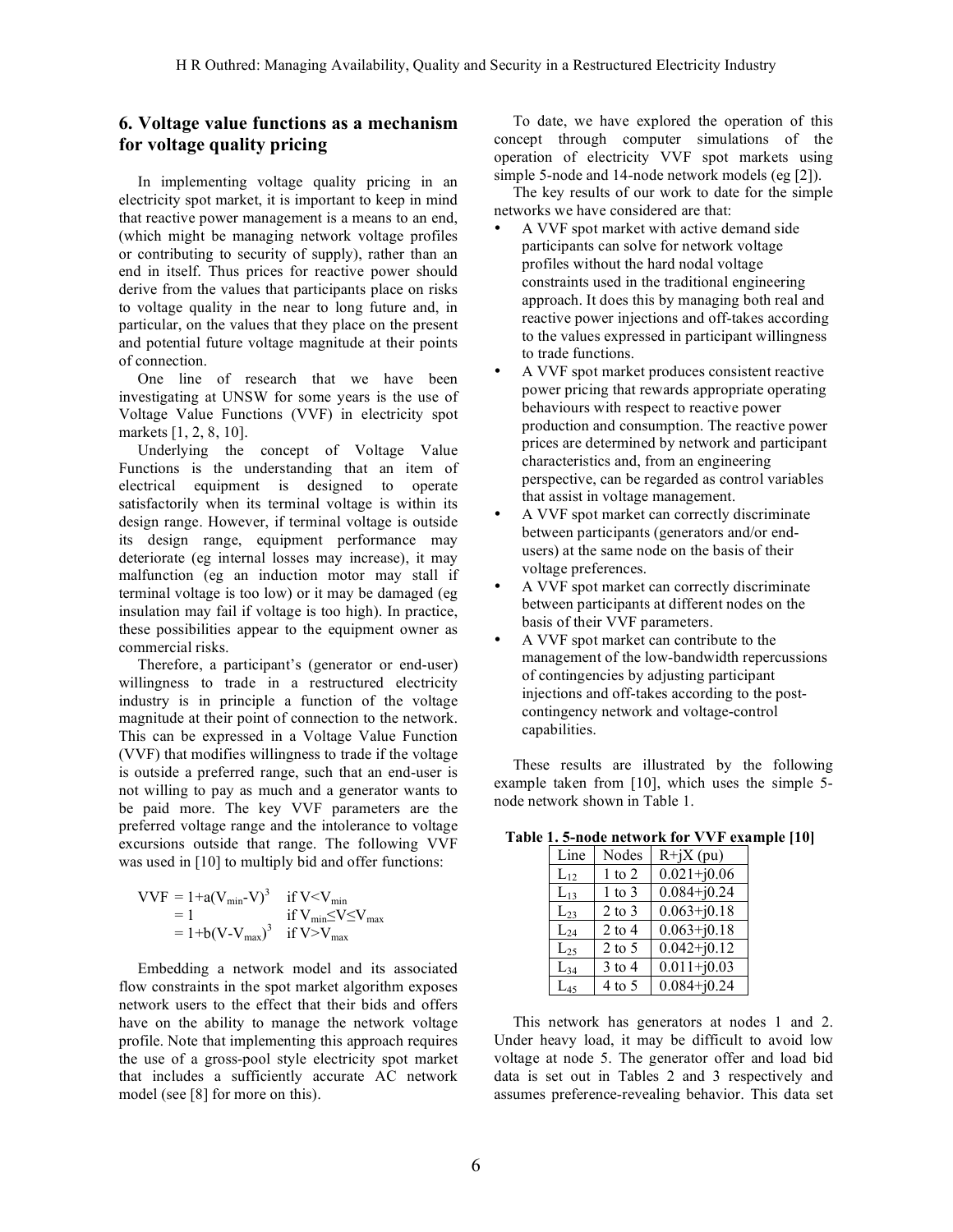permits the effect of different VVF parameters to be explored.

| Node |                   | Block $P(pu)$ | Pr      | $Q_{\rm min}$ | $\mathcal{Q}_{\text{max}}$ |  |  |  |
|------|-------------------|---------------|---------|---------------|----------------------------|--|--|--|
|      |                   |               | (c/kWh) |               |                            |  |  |  |
|      | $\mathrm{O}_{11}$ | 1.35          |         | $-0.8$        | $+0.8$                     |  |  |  |
|      | $J_{12}$          |               |         | $-0.6$        | $+0.6$                     |  |  |  |
|      | برر               | 0.4           |         | -0.2          | $+0.3$                     |  |  |  |

**Table 2. Generator offers for VVF example [10]**

| Table 3. Load bids for VVF example [10] |  |  |  |  |  |
|-----------------------------------------|--|--|--|--|--|
|-----------------------------------------|--|--|--|--|--|

| Node          | <b>Block</b>      | P(pu) | PF   | Pr(c/kWh) |
|---------------|-------------------|-------|------|-----------|
| $\mathcal{D}$ | $B_{21}$          | 0.2   | 0.95 |           |
| 3             | $B_{31}$          | 0.3   | 0.98 |           |
| $\mathbf{P}$  | $B_{32}$          | 0.15  | 0.98 |           |
|               | $B_{41}$          | 0.25  | 0.98 |           |
|               | В                 | 0.15  | 0.98 |           |
|               | $B_{51}$          | 0.8   | 0.98 |           |
|               | $\mathrm{B}_{52}$ | 0.27  | 0.98 |           |

5  $\mid B_{52}$  | 0.27 | 0.98 | 8 Table 4 shows VVF parameters for the base case. For this power system configuration, voltage upper

limits are not binding for load bids and voltage lower

limits are not binding for generator offers.

**Table 4. VVF parameters for the base case [10]**

| <b>VVF</b> parameters | $V_{\min}$ & a | $V_{\text{max}}$ & b |
|-----------------------|----------------|----------------------|
| Generator offers      | Not binding    | $2000 \& 1.05$       |
| Load bids             | 0.95 & 50      | Not binding          |

Change cases were run for generators with "b" parameters of 200 and 20,000 and upper voltage limits of 1.0 and 1.1 pu. Change cases were also run for loads, with "a" parameters up to 50,000, increased lower voltage limits of 1.0 and differing bid prices at node 5.

Table 5 shows results for the base case and load change cases. Table 6 shows generator change cases. Marginal variables are shown in bold.

Two marginal resources are required in each of the load change cases, to curtail the lower-value load at node 5 to meet the higher minimum voltage specification at that node.

Table 6 shows that the industry benefit increases when  $V_{\text{max}11}$  is increased to 1.1. This is because network losses are then reduced (shunt losses are not modeled in this example). In contrast, industry benefit falls, and network losses and the price at node 5 increase when  $V_{max11}$  is reduced to 1.0. The node 5 price rise is required to achieve acceptable voltage at node 5.

Table 7 shows the effects of simultaneous changes in generator and load parameters. In all cases,  $B_{51}=9$ ,  $a_{51}$ =50000 and V<sub>min51</sub>=1.0.

Overall, these results show predictable resolution of bids and offers, which are not restricted to particular nodes due to the shared network.

**Table 5. Base case & load change cases [10]**

| Node                                | Base  | $B_{51} = 9$                                    | $B_{51} = 8$         | $B_{51} = 7$           |  |  |  |
|-------------------------------------|-------|-------------------------------------------------|----------------------|------------------------|--|--|--|
|                                     | case  | $V_{\text{min51}}$ =1                           | $V_{\text{min51}}=1$ | $V_{\text{min51}} = 1$ |  |  |  |
| Nodal active power prices (c/kWh)   |       |                                                 |                      |                        |  |  |  |
| 1                                   | 4.002 | 4.418                                           | 4.404                | 4.277                  |  |  |  |
| $\overline{2}$                      | 4.262 | 5.786                                           | 5.748                | 5.306                  |  |  |  |
| 3                                   | 4.406 | 5.991                                           | 5.992                | 5.490                  |  |  |  |
| 4                                   | 4.441 | 6.190                                           | 6.148                | 5.638                  |  |  |  |
| 5                                   | 4.648 | 8.000                                           | 7.923                | 6.941                  |  |  |  |
|                                     |       | Total gen'n & load (pu); industry benefit (\$K) |                      |                        |  |  |  |
| Gen                                 | 2.228 | 2.138                                           | 2.138                | 2.078                  |  |  |  |
| Load                                | 2.120 | 2.048                                           | 2.048                | 1.994                  |  |  |  |
| IB                                  | 108.0 | 100.8                                           | 93.0                 | 86.0                   |  |  |  |
| Nodal voltages (pu)                 |       |                                                 |                      |                        |  |  |  |
| $V_1$                               | 1.056 | 1.087                                           | 1.087                | 1.083                  |  |  |  |
| $V_5$                               | 0.951 | 0.995                                           | 0.994                | 0.995                  |  |  |  |
| Dispatch of marginal resources (pu) |       |                                                 |                      |                        |  |  |  |
| $O_{12}$                            | 0.478 | 0.388                                           | 0.388                | 0.328                  |  |  |  |
| $B_{51}$                            | 0.800 | 0.800                                           | 0.728                | 0.674                  |  |  |  |
| $B_{52}$                            | 0.270 | 0.198                                           | 0.270                | 0.270                  |  |  |  |

| Table 6. Generator change cases [10] |  |  |  |  |  |  |  |
|--------------------------------------|--|--|--|--|--|--|--|
|--------------------------------------|--|--|--|--|--|--|--|

| Node                                            | $b_1 =$ | $b_1 =$                             | $V_{max11}$ | $V_{max11}$ |  |  |  |
|-------------------------------------------------|---------|-------------------------------------|-------------|-------------|--|--|--|
|                                                 | 20000   | 200                                 | $=1.0$      | $=1.1$      |  |  |  |
| Nodal active power prices (c/kWh)               |         |                                     |             |             |  |  |  |
| 1                                               | 4.001   | 4.406                               | 4.000       | 4.401       |  |  |  |
| $\overline{2}$                                  | 4.265   | 4.257                               | 4.202       | 4.202       |  |  |  |
| $\overline{3}$                                  | 4.411   | 4.396                               | 4.337       | 4.337       |  |  |  |
| $\overline{4}$                                  | 4.446   | 4.429                               | 4.365       | 4.365       |  |  |  |
| 5                                               | 4.658   | 4.628                               | 5.199       | 4.537       |  |  |  |
| Total gen'n & load (pu); industry benefit (\$K) |         |                                     |             |             |  |  |  |
| Gen                                             | 2.229   | 2.225                               | 2.241       | 2.217       |  |  |  |
| Load                                            | 2.120   | 2.120                               | 2.120       | 2.120       |  |  |  |
| <b>IB</b>                                       | 107.9   | 108.1                               | 106.6       | 108.4       |  |  |  |
| <b>Nodal voltages (pu)</b>                      |         |                                     |             |             |  |  |  |
| $V_1$                                           | 1.052   | 1.069                               | 1.014       | 1.102       |  |  |  |
| $V_5$                                           | 0.946   | 0.966                               | 0.900       | 1.005       |  |  |  |
|                                                 |         | Dispatch of marginal resources (pu) |             |             |  |  |  |
| $O_{12}$                                        | 0.479   | 0.475                               | 0.491       | 0.467       |  |  |  |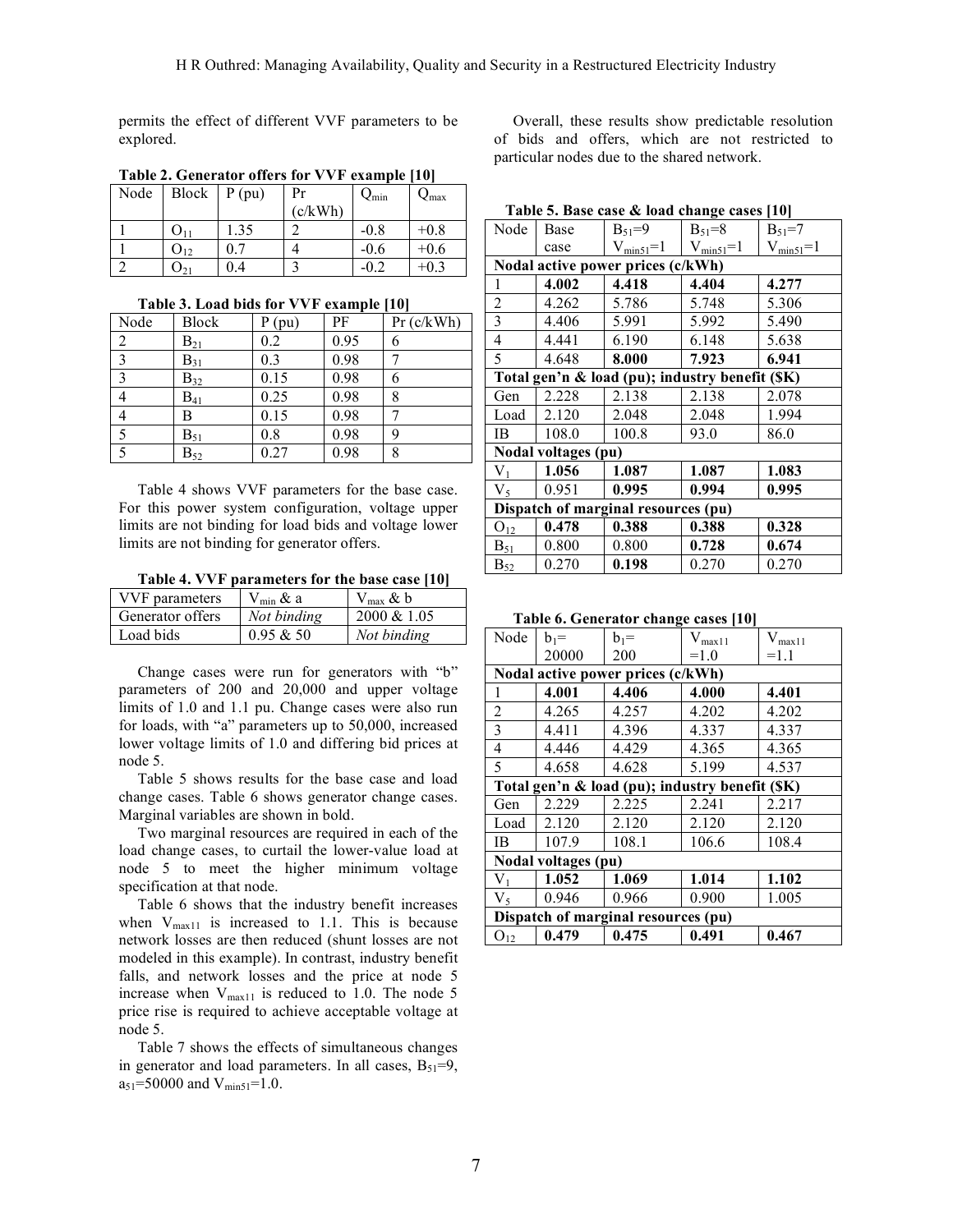|                     |                                     | Table 7. Ocherator and load enange cases [10]   |                  |                 |  |  |  |
|---------------------|-------------------------------------|-------------------------------------------------|------------------|-----------------|--|--|--|
| Node                | $b_1 = 200$                         | $b_1 = 2000$                                    | $b_1 = 20000$    | $b_1 = 2000$    |  |  |  |
|                     |                                     | $V_{m11}$ =1.05   $V_{m11}$ =1.05               | $V_{m11} = 1.05$ | $V_{m11} = 1.0$ |  |  |  |
|                     |                                     | Nodal active power prices (c/kWh)               |                  |                 |  |  |  |
| 1                   | 4.080                               | 4.418                                           | 4.312            | 4.314           |  |  |  |
| 2                   | 4.477                               | 5.768                                           | 5.841            | 5.408           |  |  |  |
| 3                   | 4.619                               | 5,991                                           | 6.000            | 5.755           |  |  |  |
| 4                   | 4.675                               | 6.190                                           | 6.232            | 5.958           |  |  |  |
| 5                   | 5.102                               | 8.000                                           | 8.237            | 8.000           |  |  |  |
|                     |                                     | Total gen'n & load (pu); industry benefit (\$K) |                  |                 |  |  |  |
| Gen                 | 2.218                               | 2.138                                           | 1.780            | 2.101           |  |  |  |
| Load                | 2.120                               | 2.048                                           | 1.721            | 2.015           |  |  |  |
| IB                  | 107.4                               | 100.8                                           | 93.6             | 98.5            |  |  |  |
| Nodal voltages (pu) |                                     |                                                 |                  |                 |  |  |  |
| ${\rm V_1}$         | 1.096                               | 1.087                                           | 1.066            | 1.084           |  |  |  |
| $V_5$               | 0.998                               | 0.995                                           | 0.994            | 0.994           |  |  |  |
|                     | Dispatch of marginal resources (pu) |                                                 |                  |                 |  |  |  |
| $O_{12}$            | 0.468                               | 0.388                                           | 0.030            | 0.351           |  |  |  |
| $B_{32}$            | 0.150                               | 0.150                                           | 0.021            | 0.150           |  |  |  |
| $B_{52}$            | 0.270                               | 0.198                                           | 0.0              | 0.165           |  |  |  |

**Table 7. Generator and load change cases [10]**

### **6.1 Market design implications of the voltagevalue function concept**

The outcomes of our research to date are interesting but they are exploratory in nature and do not provide proof of concept. However, they suggest that a gross pool electricity market using an AC network model can, in principle, incorporate lowbandwidth aspects of voltage quality (low-bandwidth frequency and angle-related aspects of security can already be incorporated in gross pool electricity markets by means of security-constrained dispatch as in the Australian National Electricity Market).

If feasible to implement in practice, a VVF scheme would not eliminate the need for engineering control schemes to manage high bandwidth aspects of voltage and reactive power. However, it would reduce the mismatches between economic and engineering decision making in the electricity industry in important ways.

Our research results illustrate an important principle – it is possible in principle to design an electricity spot market that allows participants to express willingness to trade electrical energy as a function of a key aspect of voltage magnitude at their location in an electricity spot market, and to use that information to manage the network voltage profile. That is, to translate an economic measure of quality to a technical quality outcome.

In turn, this opens up the possibility of a marketdetermined contribution to voltage management, including market valuation of some of the low

bandwidth services provided by reactive power resources and by network augmentation.

For example, a VVF scheme would allow endusers to indicate how important it is for them to be "electrically close" to an ideal voltage source – this, of course, would require end-users or their agents to have a sophisticated understanding of the electricity industry and to be able to reflect that in their willingness to trade in spot and derivative markets.

Practical implementation would require a combination of an approximately nodal spot market and a set of approximately nodal derivative markets that each incorporated an appropriate network representation (see [8] for more on the problem of nodal aggregation) and participant willingness to trade electrical energy and VVF parameters. It would also require advanced metering that could monitor availability and quality of supply. In addition, it would require consistent treatment of ancillary services for those aspects of quality of supply management that were not commercialized, for example management of voltage and frequency in the short-term.

## **7. The Australian National Electricity Market as a case study**

References [6] and [7]) describe the key features of the Australian National Electricity Market (NEM) and provide further references. The key features may be summarized as follows [6]:

- Dispatchable generators, market network service providers (trading between market regions) and end users (if they so wish) submit offer or bid functions into a spot market, which sets forwardlooking five minute dispatch prices that are then averaged to thirty minute prices for the purpose of settling the market.
- The price-setting process is a linear program that incorporates a regional representation of network losses and thermal and security flow constraints, and implements a hub-and-spoke approximation to nodal pricing.
- Dispatchable market participants can also participate in five-minute ancillary service markets for frequency regulation and contingency management.
- Derivative markets are left to participants to organize apart from auctions of inter-regional settlement residues, which arise when there are flow constraints between market regions.
- The Australian Electricity Market Commission (AEMC) and the National Electricity Market Management Company (NEMMCO) operate a process for determining and implementing a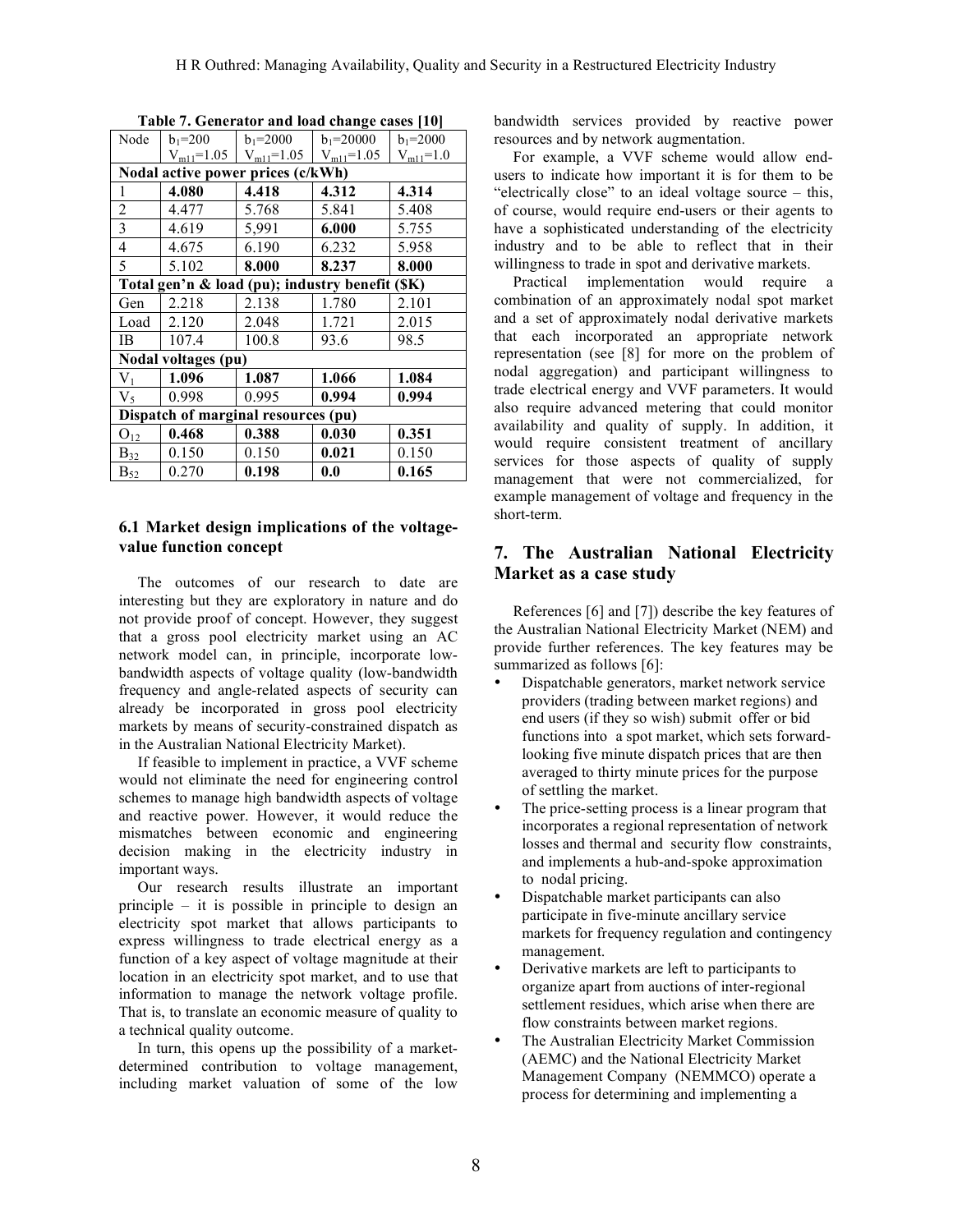system reliability and security framework within which the market operates.

- This framework guides the market towards outcomes that are defined as acceptable in the short and long term. However, it seems likely that some cycling between under and over capacity will be an ongoing feature of the market. A total of 4,400 MW of capacity was commissioned in the first 3.5 years of market operation primarily in market regions that were relatively short of capacity.
- Although the National Electricity Rules support competition in the provision of network services between market regions, regulated network service providers provide most transmission and distribution network services.

This design provides close coupling between the spot market and frequency-related ancillary services [5], which has allowed multiple generator contingencies to be managed efficiently and effectively. This is because, within five minutes, contingencies are reflected in the spot market solution, permitting the associated disturbances to be largely managed by market mechanisms.

Network contingencies are also reflected in spot market outcomes within five minutes. However, this is only to the extent that those network contingencies influence the spot market solution through the network model, participant offer functions or security constraints. Recall that the spot algorithm solves a security-constrained dispatch and, if required, security constraints can be changed to reflect the postcontingency context.

Voltage-related ancillary services are still not closely coupled to the spot market in the Australian NEM design. This is partly because a transport model is used to represent the network in the spot market algorithm. It is also because the market prices energy without regard to quality attributes such as voltage.

To incorporate voltage value functions would require a carefully planned evolution to an appropriate market design and more sophisticated participation by both generators and end-users.

## **8. Conclusions**

Electricity industry restructuring is a complex task that involves the creation of a coherent decisionmaking framework in which some decisions are centralized (e.g. power system operation and economic regulation) and some are decentralized (e.g. unit commitment and investment).

Effective and efficient management of availability, quality and security of supply requires a coherent combination of compatible centralized and decentralized decision-making.

Our research results suggest that it is possible in principle to design an electricity spot market that allows participants to express willingness to trade electrical energy in an electricity spot market as a function of voltage magnitude at their location and to use that information to dispatch real and reactive power resources to manage the network voltage profile. That is, to translate an economic measure of quality to a technical quality outcome.

In turn, this opens up the possibility of a marketdetermined contribution to voltage management, including market valuation of some of the low bandwidth services provided by reactive power resources and by network augmentation.

For the time being, this concept should be seen as a "light on the hill" rather than one suitable for nearterm implementation. Gross pool, short-term spot markets that incorporate a network model, such as the Australian National Electricity Market, lie on a feasible transition path.

The tools of experimental economics could be used to explore these ideas further.

## **9. References**

[1] Kim S G, Outhred H R and MacGill I F, "Commercialising Voltage Regulation in Electricity Spot Markets", International Energy Journal, Volume 6, Number 1, Part 4, June 2005, pp 4-99 – 4-108.

[2] Kim S G, Outhred H R, and MacGill I F, "Solving a Nodal Spot Market with Voltage Value Functions Using a Hybrid Optimization," *Proceedings of the International Conference on Power System Technology: Innovating New Technologies to Power the Future (POWERCON 2004),* Singapore, November 21-24.

[3] LaCommare K and Eto J, *Understanding the Cost of Power Interruptions to U.S. Electricity Consumers,* Report LBNL-55718, Ernest Orlando Lawrence Berkeley National Laboratory, September. Available from: http://eetd.lbl.gov/ea/EMP/EMP-pubs.html.

[4] O'Neill R et al, "Principles for Efficient and Reliable Reactive Power Supply and Consumption*", Federal Energy Regulatory Commission (FERC), Staff Report*, Docket No. AD05-1-000, February 4.

[5] Outhred H R, "The Design of Efficient Market Structures for Ancillary Services" *Proceedings of the 34th Hawaii International Conference on System Sciences,* Maui, Hawaii, 3-6 January 2001.

[6] Outhred H R, "Some Strengths and Weaknesses of Electricity Industry Restructuring in Australia", Paper 235,